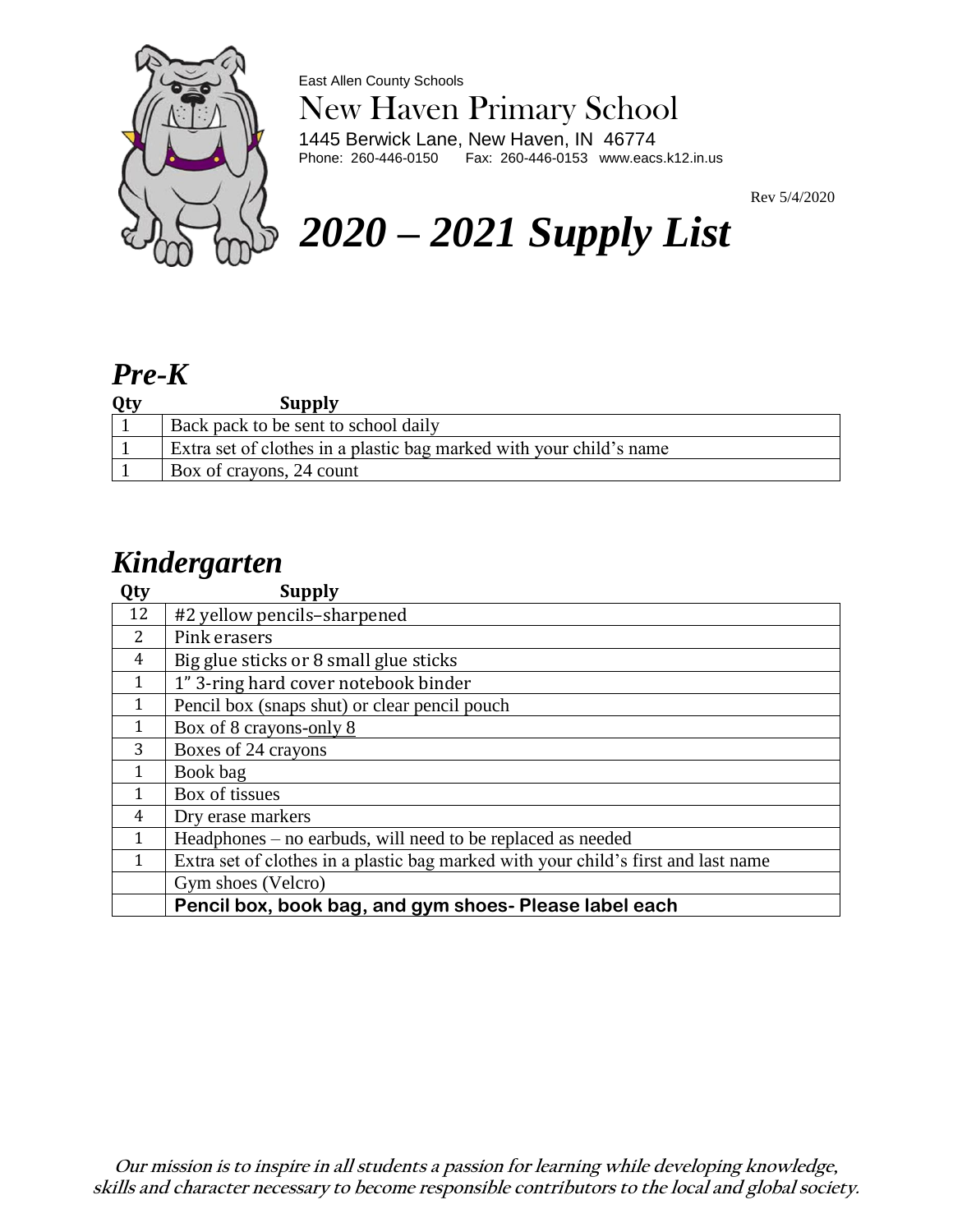# $I^{st}$  *Grade*  $\qquad \qquad$  5/4/2020

| Qty          | <b>Supply</b>                                                                    |
|--------------|----------------------------------------------------------------------------------|
| 24           | <b>Sharpened</b> pencils                                                         |
| 2            | $High lighter - yellow only$                                                     |
| $\mathbf{1}$ | Plastic school box (snap shut)                                                   |
| 2            | Pink erasers                                                                     |
| 4            | Boxes crayons - 24 count                                                         |
| 2            | Plastic pocket folders with prongs (blue, red)                                   |
| $\mathbf{1}$ | 3-ring notebook binder-1"- with clear plastic front                              |
| 4            | Dry erase markers – black only                                                   |
| $\mathbf{1}$ | Pair of headphones – no Bluetooth or earbuds- will need to be replaced as needed |
| 1            | Gym shoes                                                                        |
| $\mathbf{1}$ | Book bag                                                                         |
| 8            | Small glue sticks                                                                |
|              | Pencil Box, Gym Shoes & Book bag- Please label each                              |
|              | No pencil sharpeners                                                             |

## *nd Grade*

| Qty            | <b>Supply</b>                                         |
|----------------|-------------------------------------------------------|
| 36             | #2 pencils-sharpened (not colored or decorative)      |
| 2              | Packs of crayons, 24 count each                       |
| 1              | Pencil box                                            |
| $\overline{2}$ | Large Pink Erasers, not pencil top                    |
| $\overline{4}$ | Large Glue Sticks or 6 small glue sticks              |
| 3              | Spiral 1 subject notebooks, wide-rule                 |
| $\mathbf{1}$   | Composition notebook, wide-rule                       |
| 4              | Thin tip Dry Erase Markers (not the big chiseled tip) |
| 4              | Vinyl pocket folders- 2 blue, 1 green, 1 yellow       |
| 1              | Yellow highlighter                                    |
| 2              | Boxes of tissues                                      |
| 2              | Pair of headphones                                    |
|                | Gym shoes $-$ with name                               |
|                | Book bag- with name                                   |
|                | No Trapper Keepers or decorative folders              |